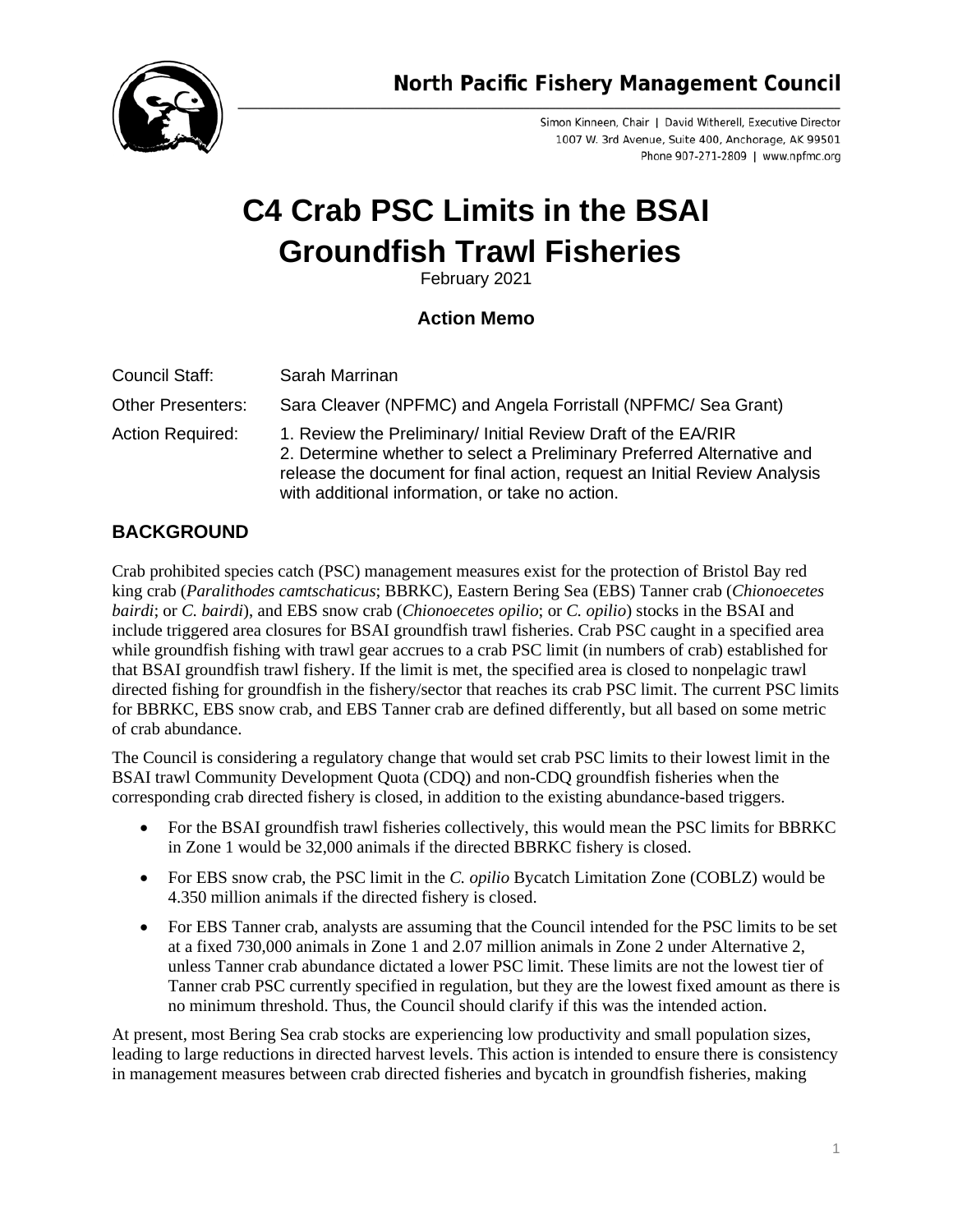more explicit the balance of impacts to all the fisheries and communities that are affected by the status of depressed stocks.

The analysis states that changes in groundfish trawl fishing behavior and thus changes to resource components are expected to be limited from the proposed action, relative to no action. For BBRKC this is primarily because PSC limits are already indirectly linked to the status of the directed fishery by having the same thresholds as the State of Alaska's harvest strategy for BBRKC. Therefore, while BBRKC PSC limits set to their lowest threshold would likely affect the BSAI groundfish trawl fleet which could have implications for economic or environmental resource components, these impacts might occur equally under no action. The analysis highlights some exceptions in which the PSC limits and the crab directed fishery status may not be aligned.

The action alternative represents a greater likelihood that, in particular, Zone 1 and 2 Tanner PSC limits would be set at their lowest fixed abundance-based level. However, the groundfish trawl sectors have routinely caught far less snow crab and Tanner crab then even the lowest PSC limits for their corresponding sector (with the exception of snow crab PSC in 2010 in the TLAS fishery and Zone 2 Tanner PSC in 2011 in the A80 fishery). Based on past PSC in the groundfish trawl sectors, Alternative 2 is expected to have a limited effect on mitigating snow and Tanner crab PSC, relative to no action. The analysis further describes the extent of the expected impacts on the directly regulated groundfish trawl sector, associated processors, communities, vessel safety, and the directed crab fisheries as well as the BBRKC, EBS snow crab and EBS Tanner crab stocks.

At the Council's request, the analysis also includes source numbers for the crab abundance estimates used to calculate the PSC limits. The crab PSC limits are set each year during the harvest specifications process and apportioned across groundfish sectors. To determine PSC limits, stock assessment authors provide NMFS Inseason Management and/or Council staff with the abundance or biomass values necessary to compare to PSC thresholds established in Federal regulations. Historically, these estimates were all derived from area-swept estimates of the NMFS bottom trawl survey. Presently, they are all derived from model-based estimates. In the past, the abundance estimates used to evaluate PSC thresholds have not always been publicly available. Public testimony has requested the stock assessment authors provide the values used to determine crab PSC limits in the publicly available SAFE reports, and the Crab Plan Team (CPT) and SSC also endorsed this request.

#### **Crab Plan Team Feedback**

The CPT was consulted several times during the development of this analysis. In May 2020, the analysts asked the CPT specific questions about the source of abundance estimates used to set PSC, the relationship of bycatch to crab stock population dynamics, and the role of unobserved mortality.<sup>[1](#page-1-0)</sup> In September 2020, assessment authors provided the results of sensitivity analyses on the possible effects of unobserved mortality on crab stocks.[2](#page-1-1) These sensitivity analyses are also included as Appendix 4 to the document.

In January 2021, the CPT received an update on the Preliminary/ Initial Review Draft Analysis from analysts. In particular, the CPT discussed whether the abundance estimates used for the PSC limits should account for survey catchability (Q parameter), as is done in the stock assessment model. They highlighted that particularly for snow and Tanner crab, this can substantially impact the resulting abundance estimate that is evaluated relative to the limits. **Related to this, the CPT would like feedback from the SSC on** 

<span id="page-1-0"></span><sup>1</sup> CPT report from May 2020: https://meetings.npfmc.org/CommentReview/DownloadFile?p=fa83196d-dd52-4829 a253-3ffc7cb817d0.pdf&fileName=C2%20CPT%20Report%20May%202020.pdf

<span id="page-1-1"></span><sup>2</sup> CPT report from Oct 2020: https://meetings.npfmc.org/CommentReview/DownloadFile?p=d2d1e96b-1aa8-4472- 949c-ea77945997e6.pdf&fileName=C1%20Crab%20Plan%20Team%20Report%20Sept%202020.pdf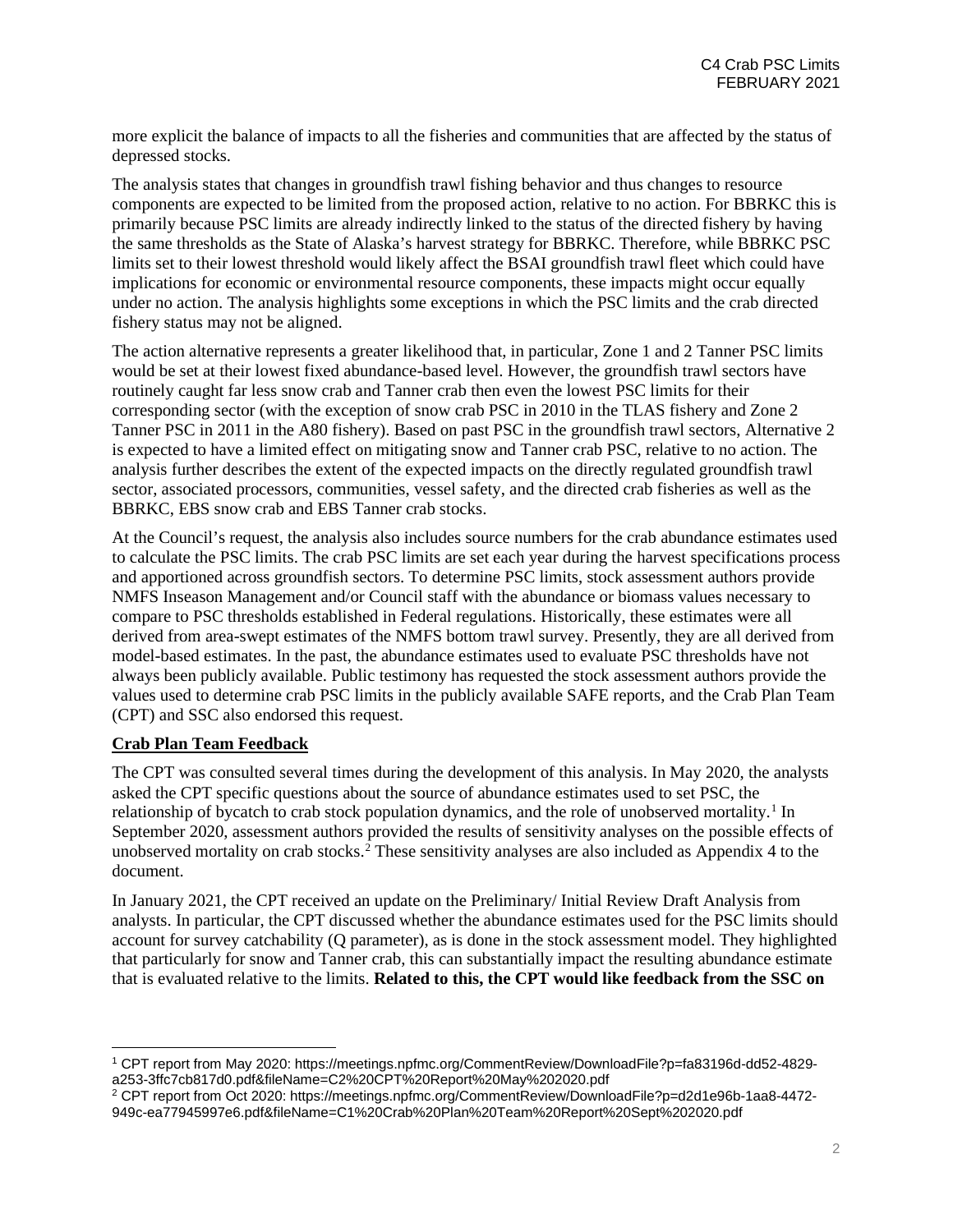#### **the appropriate way to estimate abundance for use relative to PSC limits. As the CPT report includes specific questions for the SSC and the Council to consider, an excerpt is attached.**

Federal regulations are not specific to the source/ process for estimating mature female BBRKC abundance used for PSC limit. For both snow and Tanner crab the Federal regulations say, "based on total abundance of [*C. bairdi* /*C. opilio*] crabs as indicated by the NMFS annual bottom trawl survey"

# *Excerpt from the Crab Plan Team Report Jan 2021* **14. Crab PSC in groundfish fisheries – Plan Team feedback to analysts**

Sarah Marrinan and Sara Cleaver (NPFMC staff) gave an update on a preliminary/initial review of crab prohibited species catch (PSC) limits in the BSAI groundfish trawl fisheries. The Council received public testimony on this issue and initiated a preliminary/ initial review analysis in December 2019. The CPT was then briefed on the issue in May 2020 followed by a sensitivity analysis done by assessment authors for September 2020. Following this update, Council staff will present the initial/preliminary analysis to the Council at the February 2021 meeting. The presentation was meant to give the CPT opportunity to provide feedback.

The analysis consisted of two alternatives: 1) no action, and 2) reduced PSC limits for BSAI trawl CDQ and non-CDQ groundfish fishing when the corresponding directed crab fishery is closed. The goal of the action is to ensure consistency in management measures among the directed fisheries and groundfish bycatch fisheries to better balance the impacts on depressed stocks. The Council requested that the analysis include source numbers for the abundance estimates used to calculate the PSC limits and clearly state whether estimates are from raw data from the NMFS bottom trawl survey or from the stock assessment models.

There was discussion among the CPT about inconsistencies across stocks in PSC inputs and calculations, but it was acknowledged that inconsistencies are largely based on how/when the PSC limits were developed. For BBRKC, thresholds for PSC calculations match those used in the state harvest strategy, whereas those for snow and Tanner crabs were based on industry negotiations.

There was discussion about whether the PSC calculations should account for survey catchability (Q parameter), which is mostly relevant for snow and Tanner crab since Q for BBRKC is close to 1. Because Q is generally small for snow and Tanner crab, incorporating Q could substantially increase (e.g., double) PSC limits for those stocks based on the formulae. While it appears that the intent was to account for catchability, this should be clarified by the SSC/Council. It is assumed that survey selectivity should be accounted for, but catchability (Q) should be further clarified. It was recommended that if catchability is to be used for PSC calculations, then the current threshold calculations should be revisited with an analysis. Related to this, the CPT would like feedback from the SSC on: 1) clarification about the inclusion of catchability, Q, in PSC calculations; 2) clarification about how to incorporate selectivity and catchability in PSC calculations as selectivity and Q are estimated in the model and thus change each time the assessment is updated (e.g., Tanner crab had a change in catchability estimates in 2019 which impacted PSC limit calculations); 3) define PSC calculations (e.g., a % of mature male abundance? Other?). A suggested approach was to fix Q at 1.0 for snow and Tanner calculations, although there was not a consensus among CPT members on this as a recommendation. It was noted that the Council has asked that future SAFE documents include PSC values and calculations to help with record keeping. Sara noted that the current PSC regulations indicate data as that of the "NMFS bottom trawl survey" and are not specific as to whether raw area-swept or model-based estimates are to be used. The CPT seeks guidance from the SSC on this issue.

The Alternative 1 (no action) analysis was presented for BBRKC, Tanner crab, and snow crab relative to the triggered area closures (Zones 1 and 2 for BBRKC and Tanner crab, and COBLZ for snow crab). For BBRKC, PSC limits were not set to the lowest threshold during 2008-2020. Had the PSC been reduced,